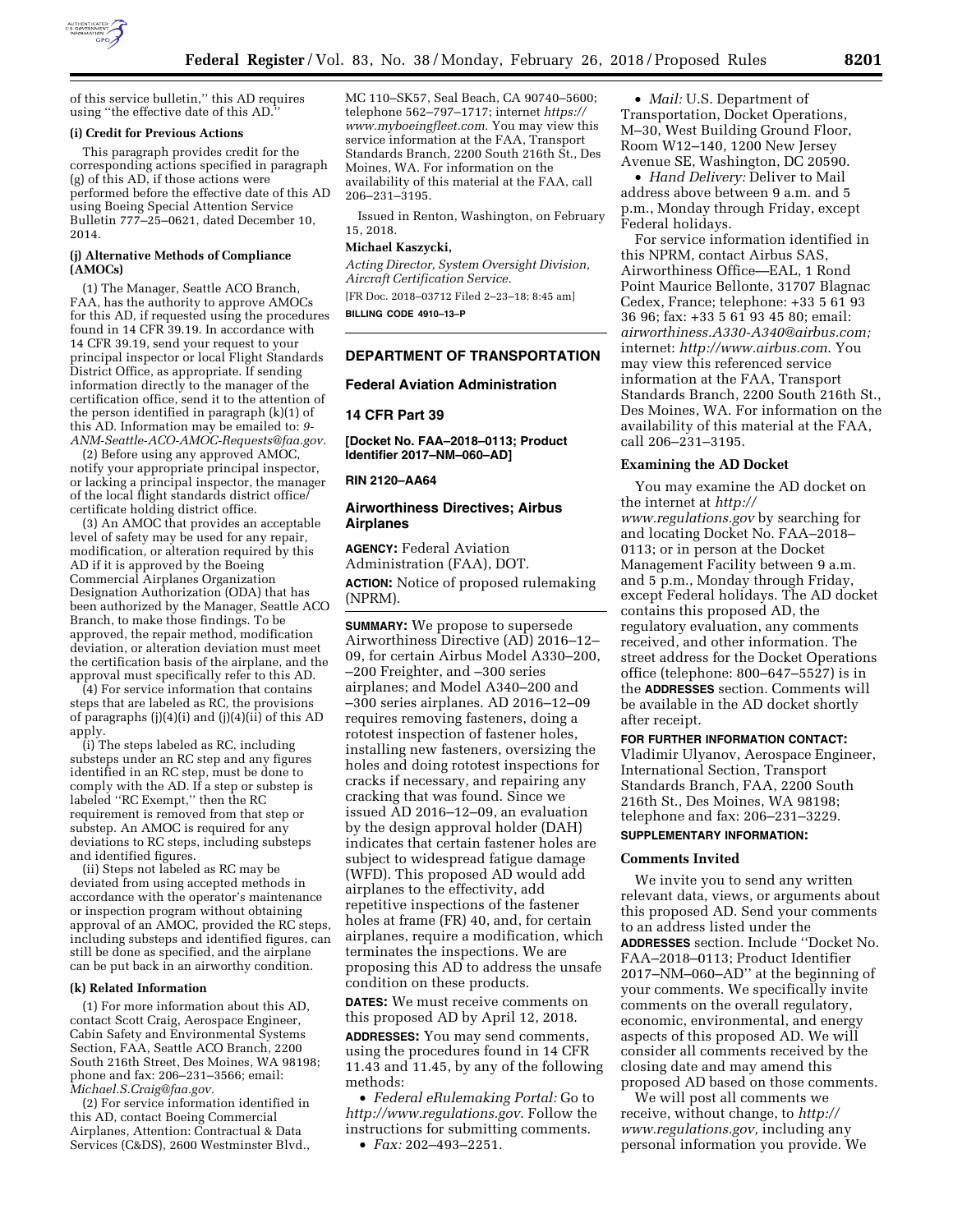will also post a report summarizing each substantive verbal contact we receive about this proposed AD.

### **Discussion**

Fatigue damage can occur locally, in small areas or structural design details, or globally, in widespread areas. Multiple-site damage is widespread damage that occurs in a large structural element such as a single rivet line of a lap splice joining two large skin panels. Widespread damage can also occur in multiple elements such as adjacent frames or stringers. Multiple-site damage and multiple-element damage cracks are typically too small initially to be reliably detected with normal inspection methods. Without intervention, these cracks will grow, and eventually compromise the structural integrity of the airplane. This condition is known as WFD. It is associated with general degradation of large areas of structure with similar structural details and stress levels. As an airplane ages, WFD will likely occur, and will certainly occur if the airplane is operated long enough without any intervention.

The FAA's WFD final rule (75 FR 69746, November 15, 2010) became effective on January 14, 2011. The WFD rule requires certain actions to prevent structural failure due to WFD throughout the operational life of certain existing transport category airplanes and all of these airplanes that will be certificated in the future. For existing and future airplanes subject to the WFD rule, the rule requires that DAHs establish a limit of validity (LOV) of the engineering data that support the structural maintenance program. Operators affected by the WFD rule may not fly an airplane beyond its LOV, unless an extended LOV is approved.

The WFD rule does not require identifying and developing maintenance actions if the DAHs can show that such actions are not necessary to prevent WFD before the airplane reaches the LOV. Many LOVs, however, do depend on accomplishment of future maintenance actions. As stated in the WFD rule, any maintenance actions necessary to reach the LOV will be mandated by airworthiness directives through separate rulemaking actions.

In the context of WFD, this action is necessary to enable DAHs to propose LOVs that allow operators the longest operational lives for their airplanes, and still ensure that WFD will not occur. This approach allows for an implementation strategy that provides flexibility to DAHs in determining the timing of service information development (with FAA approval),

while providing operators with certainty regarding the LOV applicable to their airplanes.

We issued AD 2016–12–09, Amendment 39–18558 (81 FR 38573, June 14, 2016) (''AD 2016–12–09''), for certain Airbus Model A330–200, –200 Freighter, and –300 series airplanes, and Model A340–200 and –300 series airplanes. AD 2016–12–09 was prompted by reports that cracks were found on an adjacent hole of certain frames of the center wing box (CWB). AD 2016–12–09 requires removing fasteners, doing a rototest inspection of fastener holes, installing new fasteners, oversizing the holes and doing rototest inspections for cracks if necessary, and repairing any cracking that was found. We issued AD 2016–12–09 to detect and correct cracking on certain holes of the CWB, which could affect the structural integrity of the airplane.

# **Actions Since AD 2016–12–09 Was Issued**

Since we issued AD 2016–12–09, an evaluation by the DAH indicates that the fastener holes at FR40 of the inside and outside CWB (above and below bottom skin) are subject to WFD.

The European Aviation Safety Agency (EASA), which is the Technical Agent for the Member States of the European Union, has issued EASA AD 2017–0069, dated April 25, 2017 (referred to after this as the Mandatory Continuing Airworthiness Information, or ''the MCAI''), to correct an unsafe condition for certain Airbus Model A330–200, –200 Freighter, and –300 series airplanes, and Model A340–200 and –300 series airplanes. The MCAI states:

During accomplishment of A330 Airworthiness Limitation Item (ALI) task 57– 11–04 on the rear fitting of the Frame (FR) 40 between stringers (STR) 38 and STR39 on both LH [left-hand] and RH [right-hand] sides of the fuselage, cracks were found on an adjacent hole. After reaming at second oversize of the subject hole, the crack was still present. As a result of a sampling inspection program, additional crack findings were reported on this adjacent hole on other A330 and A340 aeroplanes.

This condition, if not detected and corrected, could affect the structural integrity of the centre fuselage of the aeroplane.

Prompted by these findings, EASA issued AD 2014–0149 [which corresponds to FAA AD 2016–12–09] to require removal of the fasteners and repetitive Special Detailed Inspection (SDI) of fastener holes at FR40 vertical web above or below Centre Wing Box (CWB) lower panel reference on both LH and RH sides of the fuselage, and, depending on findings, accomplishment of the applicable corrective actions. That [EASA] AD excluded certain aeroplanes from the Applicability, on which Airbus modification (mod) 55792 or mod 55306 had been embodied in production.

Since EASA AD 2014–0149 was issued, prompted by complementary fatigue analyses correlated with in-service findings, Airbus published Service Bulletin (SB) A330–57– 3115 Revision 01 and SB A340–57–4124 Revision 02, which introduced revised thresholds and intervals for the repetitive inspections of the inside CWB (above bottom skin), and an alleviation of the number of holes to be inspected, for post-mod 44360 and pre-mod 55306 configuration aeroplanes.

In addition, for aeroplanes in post-mod 44360, post-mod 55306 and pre-mod 205225 configuration, Airbus developed mod 206051, introducing reinforcement of the structural integrity of the inside CWB (above bottom skin) area, and published associated Airbus SB A330–57–3129 and SB A340–57– 4136, as applicable, which avoids the need for required repetitive inspections for the inside of the CWB.

Finally, Airbus published SB A330–57– 3116 Revision 01 and SB A330–57–4125 Revision 01, as applicable, to expand their Effectivity to include aeroplanes in post-mod 44360 and post-mod 49202 configuration for inspections of the outside CWB (below bottom skin), and introduced revised thresholds and intervals for the repetitive inspections of the outside CWB, and to provide an alleviation of the number of holes to be inspected. The repetitive inspection program for aeroplanes in pre-mod 44360 configuration remains unchanged.

For the reasons described above, this [EASA] AD partially retains the requirements of EASA AD 2014–0149, which is superseded, and requires new repetitive inspections of the fastener holes at FR40 of the inside and the outside CWB (above and below bottom skin), and the implementation of the modification of the inside CWB, as terminating action of the repetitive SDI.

Required actions also include oversizing certain holes, installing new fasteners, and repairing any cracking that is found.

The compliance times for the inspections range depending on airplane operation and utilization. The earliest initial flight-cycle compliance time is 13,500 flight cycles. The earliest initial flight-hour compliance time is 57,000 flight hours. The latest initial flight-cycle compliance time is 30,900 flight cycles. The latest initial flighthour compliance time is 162,000 flight hours. The earliest repetitive flight-cycle compliance time is 5,950 flight cycles. The earliest repetitive flight-hour compliance time is 24,300 flight hours. The latest repetitive flight-cycle compliance time is 7,400 flight cycles. The latest repetitive flight-hour compliance time is 40,400 flight hours. You may examine the MCAI in the AD docket on the internet at *[http://](http://www.regulations.gov) [www.regulations.gov](http://www.regulations.gov)* by searching for and locating Docket No. FAA–2018– 0113.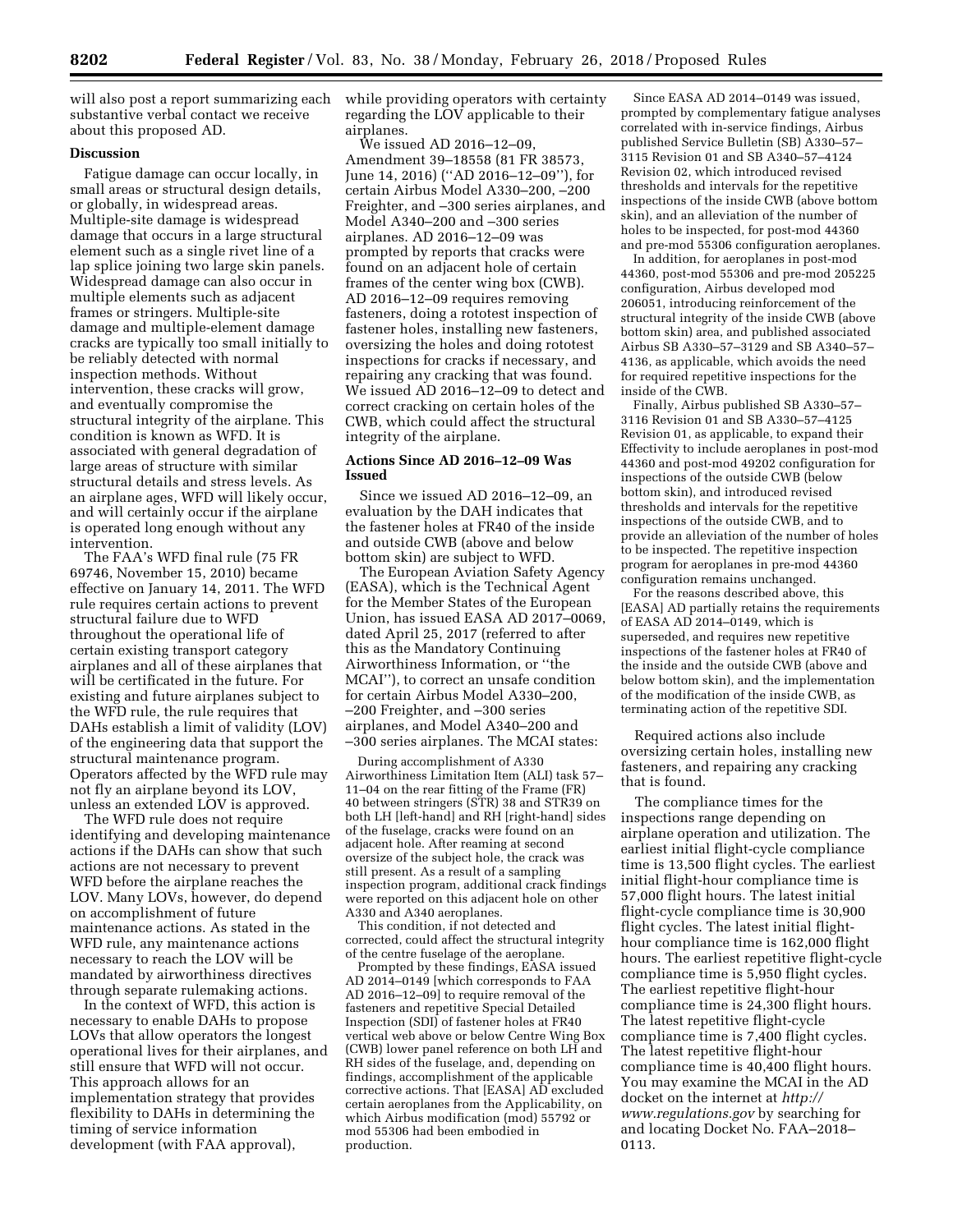# **Related Service Information Under 1 CFR Part 51**

Airbus has issued the following service information. This service information describes procedures for removing the fasteners and doing a repetitive rototest inspection of fastener holes at FR40 vertical web on both sides, checking for the existence of a repair done as specified by a repair design approval sheet (RDAS), installing new fasteners in transition fit, oversizing the holes, and repairing any crack found. This service information is distinct because it applies to different airplane models and configurations.

• Airbus Service Bulletin A330–57– 3114, Revision 01, dated January 13, 2017.

• Airbus Service Bulletin A330–57– 3115, Revision 01, including

Appendices 01 and 02, dated November 23, 2016. • Airbus Service Bulletin A330–57–

3116, Revision 01, including

Appendices 01 and 02, dated November 23, 2016.

• Airbus Service Bulletin A340–57– 4123, Revision 01, dated January 13, 2017.

• Airbus Service Bulletin A340–57– 4124, Revision 02, including Appendices 01 and 02, dated November 23, 2016.

• Airbus Service Bulletin A340–57– 4125, Revision 01, including

Appendices 01 and 02, dated November 23, 2016.

Airbus has also issued the following service information. This service information describes procedures for modification of certain fastener holes. The modification includes a rotating probe inspection for cracking, related investigative actions (checks of the hole diameter), and corrective actions (repair). This service information is distinct because it applies to different airplane models and configurations.

• Airbus Service Bulletin A330–57– 3129, dated October 5, 2016.

• Airbus Service Bulletin A330–57– 3130, dated November 23, 2016.

• Airbus Service Bulletin A330–57– 3131, dated November 23, 2016.

• Airbus Service Bulletin A330–57– 3132, including Appendices 01 and 02, dated November 23, 2016.

• Airbus Service Bulletin A340–57– 4136, dated October 5, 2016.

• Airbus Service Bulletin A340–57– 4137, dated November 23, 2016.

• Airbus Service Bulletin A340–57– 4138, dated November 23, 2016.

• Airbus Service Bulletin A340–57– 4139, including Appendices 01 and 02, dated November 23, 2016.

This service information is reasonably available because the interested parties have access to it through their normal course of business or by the means identified in the **ADDRESSES** section.

# **FAA's Determination and Requirements of This Proposed AD**

This product has been approved by the aviation authority of another

country, and is approved for operation in the United States. Pursuant to our bilateral agreement with the State of Design Authority, we have been notified of the unsafe condition described in the MCAI and service information referenced above. We are proposing this AD because we evaluated all pertinent information and determined an unsafe condition exists and is likely to exist or develop on other products of these same type designs.

## **Explanation of a Certain Compliance Time**

The compliance time for the replacement specified in this proposed AD for addressing WFD was established to ensure that discrepant structure is replaced before WFD develops in airplanes. Standard inspection techniques cannot be relied on to detect WFD before it becomes a hazard to flight. We will not grant any extensions of the compliance time to complete any AD-mandated service bulletin related to WFD without extensive new data that would substantiate and clearly warrant such an extension.

# **Costs of Compliance**

We estimate that this proposed AD affects 99 airplanes of U.S. registry.

We estimate the following costs to comply with this proposed AD:

# ESTIMATED COSTS

| Action                                                                                                                     | Labor cost                                                                                                                                                       | Parts cost     | Cost per product                                                              | Cost on U.S. operators                                                             |
|----------------------------------------------------------------------------------------------------------------------------|------------------------------------------------------------------------------------------------------------------------------------------------------------------|----------------|-------------------------------------------------------------------------------|------------------------------------------------------------------------------------|
| Inspection (retained actions from<br>AD 2016-12-09) (35 airplanes).<br>Inspection (new proposed action)<br>(99 airplanes). | 78 work-hours $\times$ \$85 per hour =  <br>\$6,630 per inspection cycle.<br>Up to 257 work-hours $\times$ \$85 per<br>hour = $$21,845$ per inspection<br>cvcle. | . \$0<br>. \$0 | \$6,630 per inspection<br>cvcle.<br>Up to \$21,845 per in-<br>spection cycle. | \$232,050 per inspection<br>cvcle.<br>Up to \$2,162,655 per in-<br>spection cycle. |
| Modification (new proposed action)<br>(Up to 99 airplanes).                                                                | Up to 136 work-hours $\times$ \$85 per<br>hour = $$11,560$ .                                                                                                     | Up to \$1,070  | Up to \$12,630                                                                | Up to \$1,250,370.                                                                 |

We estimate the following costs to do any necessary on-condition actions that

would be required based on the results of the proposed inspection. We have no

way of determining the number of aircraft that might need these actions:

# ON-CONDITION COSTS

| Action | Labor cost                                                                                     | Parts cost | Cost per product |
|--------|------------------------------------------------------------------------------------------------|------------|------------------|
|        | .   Up to 105 work-hours $\times$ \$85 per hour = \$8,925    Up to \$21,560    Up to \$30,485. |            |                  |

We have received no definitive data that would enable us to provide cost estimates for the on-condition repairs specified in this proposed AD.

# **Authority for This Rulemaking**

Title 49 of the United States Code specifies the FAA's authority to issue rules on aviation safety. Subtitle I, section 106, describes the authority of the FAA Administrator. ''Subtitle VII: Aviation Programs,'' describes in more

detail the scope of the Agency's authority.

We are issuing this rulemaking under the authority described in ''Subtitle VII, Part A, Subpart III, Section 44701: General requirements.'' Under that section, Congress charges the FAA with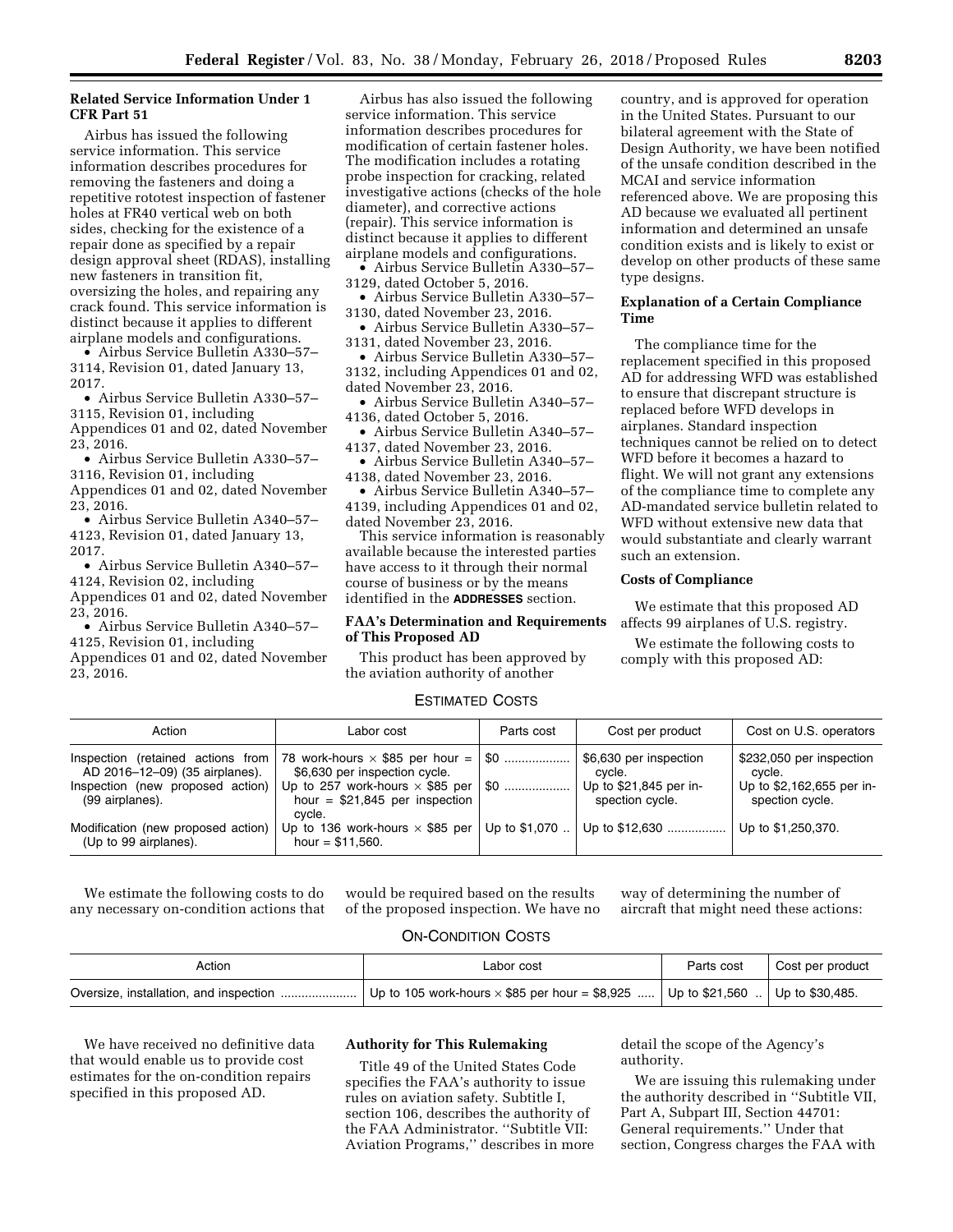promoting safe flight of civil aircraft in air commerce by prescribing regulations for practices, methods, and procedures the Administrator finds necessary for safety in air commerce. This regulation is within the scope of that authority because it addresses an unsafe condition that is likely to exist or develop on products identified in this rulemaking action.

This proposed AD is issued in accordance with authority delegated by the Executive Director, Aircraft Certification Service, as authorized by FAA Order 8000.51C. In accordance with that order, issuance of ADs is normally a function of the Compliance and Airworthiness Division, but during this transition period, the Executive Director has delegated the authority to issue ADs applicable to transport category airplanes to the Director of the System Oversight Division.

# **Regulatory Findings**

We determined that this proposed AD would not have federalism implications under Executive Order 13132. This proposed AD would not have a substantial direct effect on the States, on the relationship between the national Government and the States, or on the distribution of power and responsibilities among the various levels of government.

For the reasons discussed above, I certify this proposed regulation:

1. Is not a ''significant regulatory action'' under Executive Order 12866;

2. Is not a ''significant rule'' under the DOT Regulatory Policies and Procedures (44 FR 11034, February 26, 1979);

3. Will not affect intrastate aviation in Alaska; and

4. Will not have a significant economic impact, positive or negative, on a substantial number of small entities under the criteria of the Regulatory Flexibility Act.

#### **List of Subjects in 14 CFR Part 39**

Air transportation, Aircraft, Aviation safety, Incorporation by reference, Safety.

## **The Proposed Amendment**

Accordingly, under the authority delegated to me by the Administrator, the FAA proposes to amend 14 CFR part 39 as follows:

# **PART 39—AIRWORTHINESS DIRECTIVES**

■ 1. The authority citation for part 39 continues to read as follows:

**Authority:** 49 U.S.C. 106(g), 40113, 44701.

### **§ 39.13 [Amended]**

■ 2. The FAA amends § 39.13 by removing Airworthiness Directive (AD) 2016–12–09, Amendment 39–18558 (81 FR 38573, June 14, 2016), and adding the following new AD:

**Airbus:** Docket No. FAA–2018–0113; Product Identifier 2017–NM–060–AD.

#### **(a) Comments Due Date**

We must receive comments by April 12, 2018.

#### **(b) Affected ADs**

This AD replaces AD 2016–12–09, Amendment 39–18558 (81 FR 38573, June 14, 2016) (''AD 2016–12–09'').

#### **(c) Applicability**

This AD applies to the Airbus airplanes identified in paragraphs (c)(1) through (c)(5) of this AD, certificated in any category, all manufacturer serial numbers, except those on which Airbus Repair Instructions R57115092 have been embodied in service on both righthand (RH) and left-hand (LH) sides.

(1) Model A330–201, –202, –203, –223, and –243 airplanes.

(2) Model A330–223F and –243F airplanes. (3) Model A330–301, –302, –303, –321,

–322, –323, –341, –342, and –343 airplanes. (4) Model A340–211, –212, and –213 airplanes.

(5) Model A340–311, –312, and –313 airplanes.

# **(d) Subject**

Air Transport Association (ATA) of America Code 57, Wings.

# **(e) Reason**

This AD was prompted by reports that cracks were found on an adjacent hole of certain frames of the center wing box (CWB). We are issuing this AD to detect and correct cracking of certain holes of certain frames of the CWB, which could affect the structural integrity of the airplane.

## **(f) Compliance**

Comply with this AD within the compliance times specified, unless already done.

#### **(g) Service Information**

(1) For the actions required by paragraphs (h), (i), and (j) of this AD, use the applicable service information specified in paragraphs  $(g)(1)(i)$  through  $(g)(1)(vi)$  of this AD.

(i) Airbus Service Bulletin A330–57–3114, Revision 01, dated January 13, 2017 (CWB inspection area: Below) (for Model A330–300 series airplanes in pre-modification 44360 configuration).

(ii) Airbus Service Bulletin A330–57–3115, Revision 01, including Appendices 01 and 02, dated November 23, 2016 (CWB inspection area: Above) (for Model A330–200 and –300 series airplanes in pre-modification 55306 and pre-modification 55792 configuration).

(iii) Airbus Service Bulletin A330–57– 3116, Revision 01, including Appendices 01 and 02, dated November 23, 2016 (CWB inspection area: Below) (for Model A330–200

and –300 series airplanes in postmodification 44360 configuration).

(iv) Airbus Service Bulletin A340–57– 4123, Revision 01, dated January 13, 2017 (CWB inspection area: Below) (for Model A340–200 and –300 series airplanes in premodification 44360 configuration).

(v) Airbus Service Bulletin A340–57–4124, Revision 02, including Appendices 01 and 02, dated November 23, 2016 (CWB inspection area: Above) (for Model A340–200 and –300 series airplanes in pre-modification 55306 and pre-modification 55792 configuration).

(vi) Airbus Service Bulletin A340–57– 4125, Revision 01, including Appendices 01 and 02, dated November 23, 2016 (CWB inspection area: Below) (for Model A340–200 and –300 series airplanes in postmodification 44360 configuration).

(2) For the modification required by paragraph (o)(1) of this AD, use the applicable service information specified in paragraphs  $(g)(2)(i)$  through  $(g)(2)(vi)$  of this AD.

(i) Airbus Service Bulletin A330–57–3130, dated November 23, 2016 (for Model A330– 200 and –300 series airplanes in postmodification 44360, post-Airbus Service Bulletin A330–57–3131, and premodification 49202 configuration).

(ii) Airbus Service Bulletin A330–57–3131, dated November 23, 2016 (for Model A330– 200 and –300 series airplanes in postmodification 44360 and pre-modification 55306 configuration).

(iii) Airbus Service Bulletin A330–57– 3132, including Appendices 01 and 02, dated November 23, 2016 (for Model A330–200 and –300 series airplanes in post-modification 44360 configuration).

(iv) Airbus Service Bulletin A340–57– 4137, dated November 23, 2016 (for Model A340–200 and –300 series airplanes in postmodification 44360, post-Airbus Service Bulletin A340–57–4138, and premodification 49202 configuration).

(v) Airbus Service Bulletin A340–57–4138, dated November 23, 2016 (for Model A340– 200 and –300 series airplanes in postmodification 44360 and pre-modification 55306 configuration).

(vi) Airbus Service Bulletin A340–57– 4139, including Appendices 01 and 02, dated November 23, 2016 (for Model A340–200 and –300 series airplanes in post-modification 44360 configuration).

#### **(h) Repetitive Inspections and Certain Repairs**

Except as specified in paragraphs (l)(2), (l)(3), (p) of this AD: Before exceeding the applicable threshold specified in paragraph 1.E., ''Compliance'' of the applicable service information specified in paragraph (g)(1) of this AD, or within the compliance time specified in table 1 to paragraph (h) of this AD, whichever occurs later; remove the fasteners and accomplish a special detailed inspection (SDI) of the fastener holes at frame (FR) 40 vertical web, on both LH and RH sides, of the affected CWB lower panel area, and, as applicable, check for the existence of a repair done as specified by a repair design approval sheet (RDAS), in accordance with the Accomplishment Instructions of the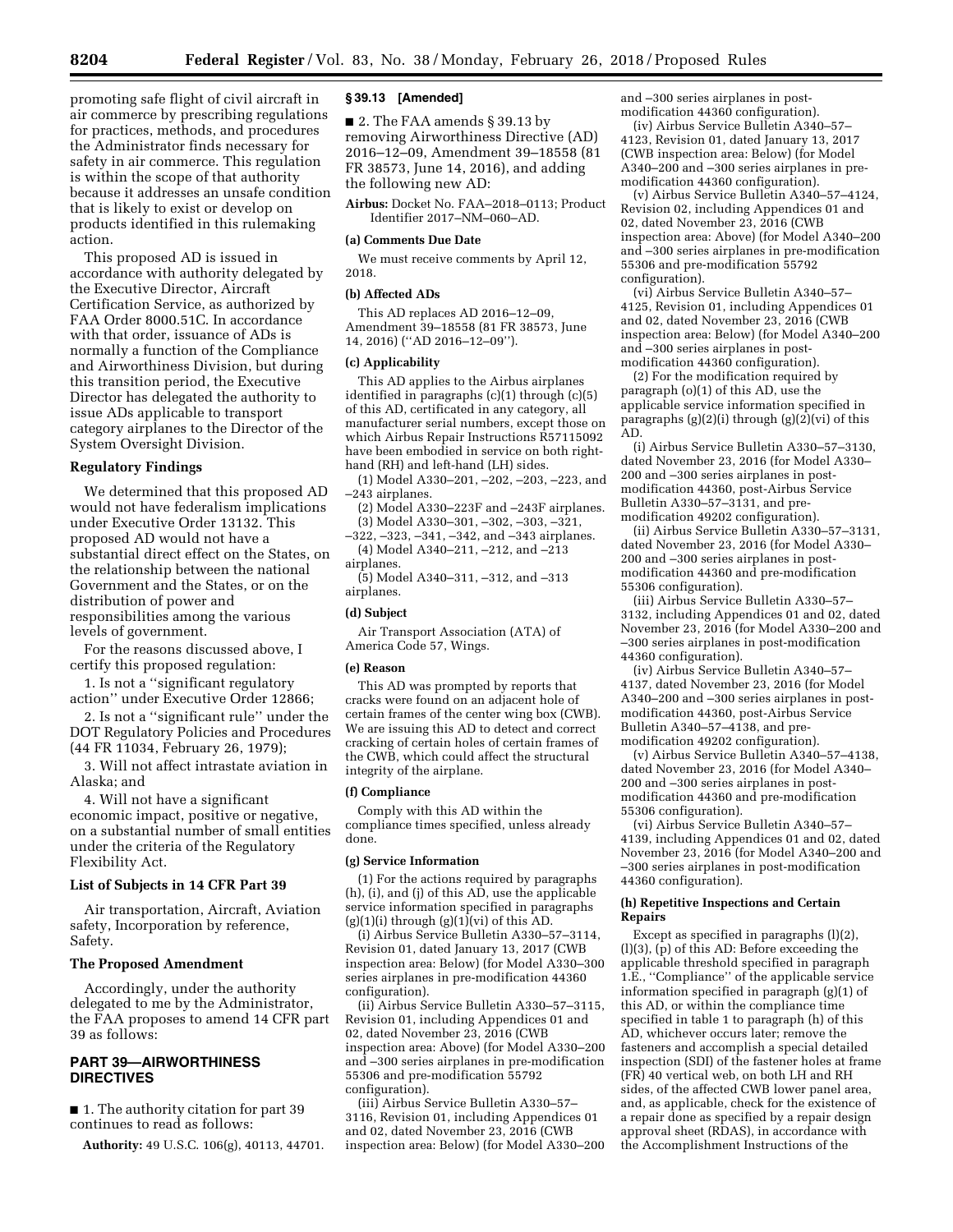applicable service information specified in paragraph (g)(1) of this AD, and if any RDAS repair is found before further flight, repair using a method approved by the Manager, International Section, Transport Standards

Branch, FAA; or the European Aviation Safety Agency (EASA); or Airbus's EASA Design Organization Approval (DOA). If approved by the DOA, the approval must include the DOA-authorized signature.

Repeat the SDI thereafter at the applicable intervals specified in paragraph 1.E., ''Compliance,'' of the applicable service information identified in paragraph (g)(1) of this AD.

# **Table 1 to Paragraph (h) of this**  $AD - Compliance$  **Times**

| <b>Airplane Model</b><br>(configuration)     | <b>CWB</b><br>Area | <b>Compliance Time</b>                                                                                                          |
|----------------------------------------------|--------------------|---------------------------------------------------------------------------------------------------------------------------------|
| A330<br>$(\text{pre-modification } 44360)$   | Below              | Within 2,400 flight cycles or 24 months,<br>whichever occurs first after June 29, 2016<br>(the effective date of AD 2016-12-09) |
| A340<br>$(\text{pre-modification } 44360)$   | Below              | Within 1,300 flight cycles or 24 months,<br>whichever occurs first after June 29, 2016<br>(the effective date of AD 2016-12-09) |
| A330 and A340<br>$(post-modification 44360)$ | Below              | Within 18 months after the effective date of<br>this AD                                                                         |
| A330 and A340<br>(pre-modification 55306)    | Above              | Within 18 months after the effective date of<br>this AD                                                                         |

## **(i) Follow-On Actions: No Cracking**

If no crack is found during any inspection required by paragraph (h) of this AD: Before further flight, install new fasteners in the transition fit, in accordance with the Accomplishment Instructions of the applicable service information specified in paragraph (g)(1) of this AD.

#### **(j) Follow-On Actions: Cracking**

If any crack is found during any inspection required by paragraph (h) of this AD: Before further flight, oversize the holes to the first oversize in comparison with the current hole diameter, and do an SDI for cracks, in accordance with the Accomplishment Instructions of the applicable service information identified in paragraph (g)(1) of this AD.

(1) If no cracking is found during the SDI required by the introductory text of paragraph (j) of this AD: Before further flight, install new fasteners in the transition fit, in accordance with the Accomplishment Instructions of the applicable service information identified in paragraph (g)(1) of this AD.

(2) If any cracking is found during the SDI required by the introductory text of paragraph (j) of this AD: Before further flight, repair using a method approved by the Manager, International Section, Transport

Standards Branch, FAA; or EASA; or Airbus's EASA DOA. If approved by the DOA, the approval must include the DOAauthorized signature.

### **(k) No Reporting Required**

Although the applicable service information specified in paragraph (g)(1) of this AD specifies to submit certain information to the manufacturer, and specifies that action as ''RC'' (Required for Compliance), this AD does not include that requirement.

### **(l) Exceptions to Service Information**

(1) Where the applicable service information identified in paragraphs (g) and (m) of this AD specifies contacting Airbus for appropriate action: Before further flight, repair using a method approved by the Manager, International Section, Transport Standards Branch, FAA; or EASA; or Airbus's EASA DOA. If approved by the DOA, the approval must include the DOAauthorized signature.

(2) Where paragraph 1.E., ''Compliance,'' of the applicable service information specified in paragraph (g)(1) of this AD specifies a compliance time in terms of a ''Threshold'' and ''Grace Period,'' this AD requires compliance at the later of the applicable threshold and grace period.

(3) When it is determined that no RDAS is found to exist for the FR40 area it is acceptable to accomplish the first SDI before exceeding the applicable threshold, instead of ''before next flight'', as specified in the applicable service information specified in paragraph  $(g)(1)(ii)$ ,  $(g)(1)(iii)$ ,  $(g)(1)(v)$  and  $(g)(1)(vi)$  of this AD.

### **(m) Modification for Airplanes in Post-Modification 55306 and Pre-Modification 205225 Configuration**

For airplanes in post-modification 55306 and pre-modification 205225 configuration: Before exceeding the applicable compliance time specified in table 2 to paragraph (m) of this AD, as applicable, or within 18 months after the effective date of this AD, whichever occurs later; modify the inside CWB (above bottom skin), including doing a rotating probe inspection for cracking and all applicable related investigative and corrective actions, in accordance with the Accomplishment Instructions of Airbus Service Bulletin A330–57–3129, dated October 5, 2016; or Airbus Service Bulletin A340–57–4136, dated October 5, 2016; as applicable; except as required by paragraph  $(l)$ (1) of this AD. Do all applicable related investigative and corrective actions before further flight.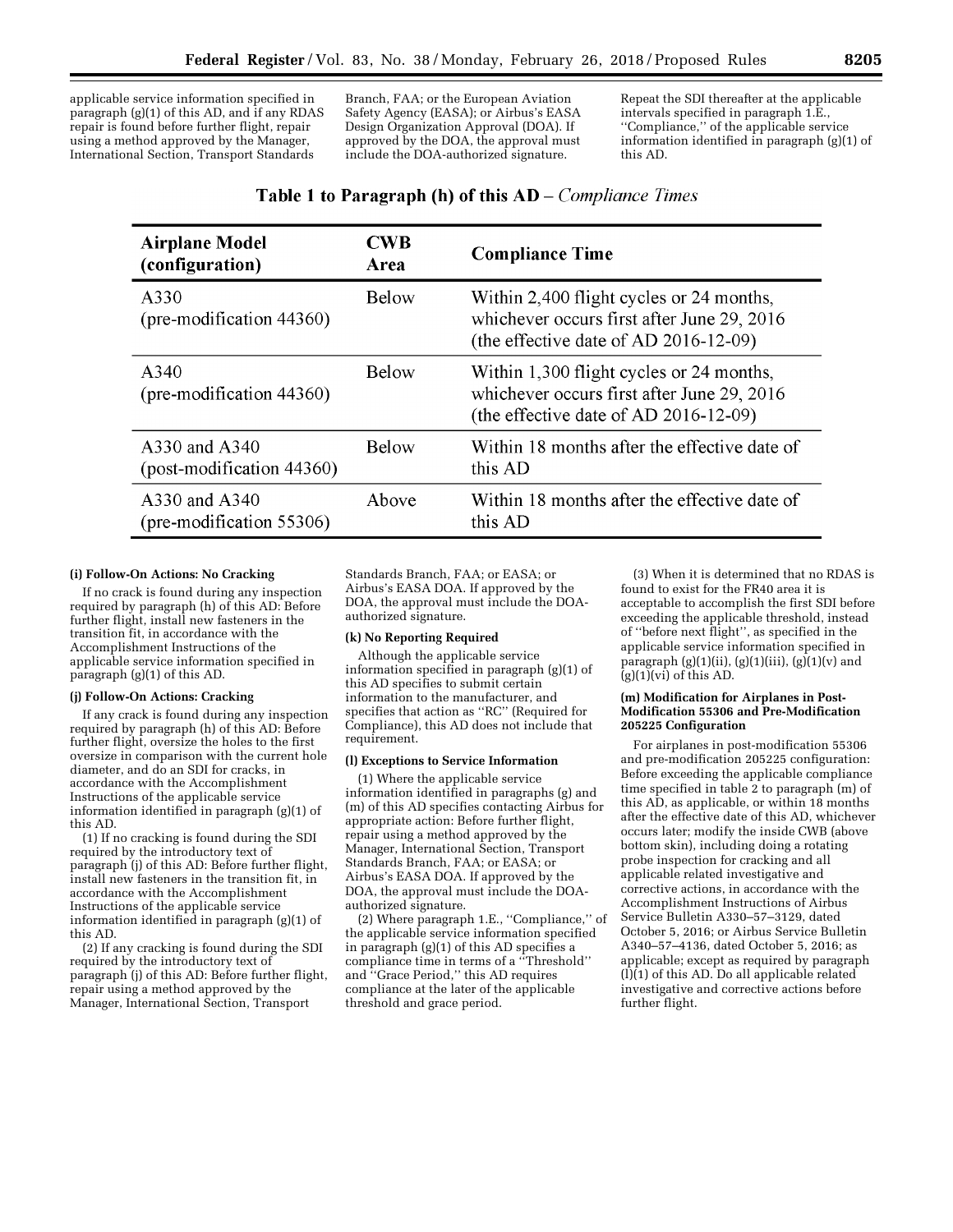| Airplane<br><b>Model</b>                                                   | <b>Compliance Time (flight hours [FH] or</b><br>flight cycles [FC], whichever occurs first<br>since airplane first flight) | <b>Operation: Short-range</b><br>(SR); Long-range (LR)* |  |  |
|----------------------------------------------------------------------------|----------------------------------------------------------------------------------------------------------------------------|---------------------------------------------------------|--|--|
| A330-200<br>and $A330-$<br>200F                                            | 36,908 FH or 10,545 FC                                                                                                     | <b>SR</b>                                               |  |  |
|                                                                            | 51,198 FH or 7,877 FC                                                                                                      | LR                                                      |  |  |
| A330-300                                                                   | 32,475 FH or 9,941 FC                                                                                                      | <b>SR</b>                                               |  |  |
|                                                                            | 52,115 FH or 7,702 FC                                                                                                      | LR                                                      |  |  |
| A340-300                                                                   | 27,627 FH or 6,907 FC                                                                                                      | <b>SR</b>                                               |  |  |
|                                                                            | 35,065 FH or 5,195 FC                                                                                                      | <b>LR</b>                                               |  |  |
| * Guidance for determining whether an eighteen is energy in short range or |                                                                                                                            |                                                         |  |  |

# Table 2 to Paragraph (m) of this  $AD - CWB$  *Modification*

Guidance for determining whether an airplane is operated in short-range or long-range operations can be found in Airbus Operator Information Telex 999.0086/11.

#### **(n) Terminating Action for Certain Airworthiness Limitation Item (ALI) Tasks**

(1) Accomplishment on an airplane of the initial and repetitive inspections required by paragraph (h) of this AD terminates the requirements of ALI task 57–11–02 and task 57–11–04 of the applicable Airbus Airworthiness Limitation Section (ALS) Part 2, Damage Tolerant (DT) ALI, for that airplane.

(2) Modification of an airplane as required by paragraph (m) of this AD terminates the requirements of ALI task 57–11–02 of the applicable Airbus ALS Part 2, DT ALI, for that airplane.

### **(o) Terminating Action for Repetitive SDI Inspections**

(1) Modification of a post-modification 44360 airplane by multiple cold working, including doing a rotating probe inspection for cracking and all applicable related investigative and corrective actions, in accordance with the Accomplishment Instructions of the applicable Airbus service information specified in paragraph (g)(2) of this AD, except as required by paragraph (l)(1) of this AD, constitutes terminating action for the repetitive SDI required by paragraph (h) of this AD for that airplane, provided the modification is accomplished within the applicable compliance times specified in the applicable Airbus service information specified in paragraph (g)(1) of this AD.

(2) If, during any inspection of a postmodification 44360 airplane, as required by paragraph (h) of this AD, a crack previously repaired by an Airbus RDAS is detected only on the LH or RH side, it is permitted to do the modification specified in paragraph (o)(1) of this AD on the non-repaired side. Doing the modification constitutes terminating action for the repetitive SDI required by paragraph (h) of this AD on the modified side only.

### **(p) Extension to Compliance Time for Certain Airplanes**

For post-modification 44360 airplanes and pre-modification 55306 airplanes that have been inspected before the effective date of this AD as required by AD 2016–12–09: It is permitted to defer the next due inspection to 18 months after the effective date of this AD, provided the previous inspection interval, as applicable, depending on airplane configuration and utilization, as specified in the service information used in the previous inspection is not exceeded.

## **(q) Credit for Previous Actions**

(1) This paragraph provides credit for the actions required by paragraphs (h) through (j) of this AD, if those actions were performed before the effective date of this AD using the applicable service information specified in paragraphs (q)(1)(i) through (q)(1)(vi) of this AD. This service information was incorporated by reference in AD 2016–09–11, Amendment 39–18509 (81 FR 27986, May 9, 2016).

(i) Airbus Service Bulletin A330–57–3114, dated March 12, 2013.

(ii) Airbus Service Bulletin A330–57–3115, April 4, 2013.

(iii) Airbus Service Bulletin A330–57– 3116, dated March 12, 2013.

(iv) Airbus Service Bulletin A340–57– 4123, dated March 12, 2013.

(v) Airbus Service Bulletin A340–57–4124, Revision 01, dated August 22, 2013.

(vi) Airbus Service Bulletin A340–57– 4125, dated March 12, 2013.

(2) This paragraph provides credit for the actions required by paragraphs (h) through (j) of this AD, if those actions were performed before the effective date of this AD using Airbus Service Bulletin A340–57–4124, dated April 4, 2013. This service information is not incorporated by reference in this AD.

(3) This paragraph provides credit for the actions required by paragraphs (h) through (j) of this AD, if those actions were performed

before the effective date of this AD using the applicable service information specified in paragraphs  $(q)(3)(i)$  through  $(q)(3)(vii)$  of this AD. This service information is not incorporated by reference in this AD.

(i) Airbus Technical Disposition LR57D11023270, Issue B, dated July 12, 2011.

(ii) Airbus Technical Disposition

LR57D11029170, Issue C, dated September 6, 2011.

(iii) Airbus Technical Disposition LR57D11029171, Issue B, dated September 6, 2011.

(iv) Airbus Technical Disposition

LR57D11029172, Issue B, dated September 6, 2011.

(v) Airbus Technical Disposition LR57D11029173, Issue B, dated September 6,

2011. (vi) Airbus Technical Disposition

LR57D11023714, Issue B, dated July 12, 2011.

(vii) Airbus Technical Disposition LR57D11030740, Issue C, dated September 22, 2011.

(viii) Airbus Technical Disposition LR57D11030741, Issue B, dated September 22, 2011.

#### **(r) Other FAA AD Provisions**

The following provisions also apply to this AD:

(1) *Alternative Methods of Compliance (AMOCs):* The Manager, International Section, Transport Standards Branch, FAA, has the authority to approve AMOCs for this AD, if requested using the procedures found in 14 CFR 39.19. In accordance with 14 CFR 39.19, send your request to your principal inspector or local Flight Standards District Office, as appropriate. If sending information directly to the manager of the International Section, send it to the attention of the person identified in paragraph (s)(2) of this AD. Information may be emailed to: *[9-ANM-116-](mailto:9-ANM-116-AMOC-REQUESTS@faa.gov) [AMOC-REQUESTS@faa.gov.](mailto:9-ANM-116-AMOC-REQUESTS@faa.gov)* Before using any approved AMOC, notify your appropriate